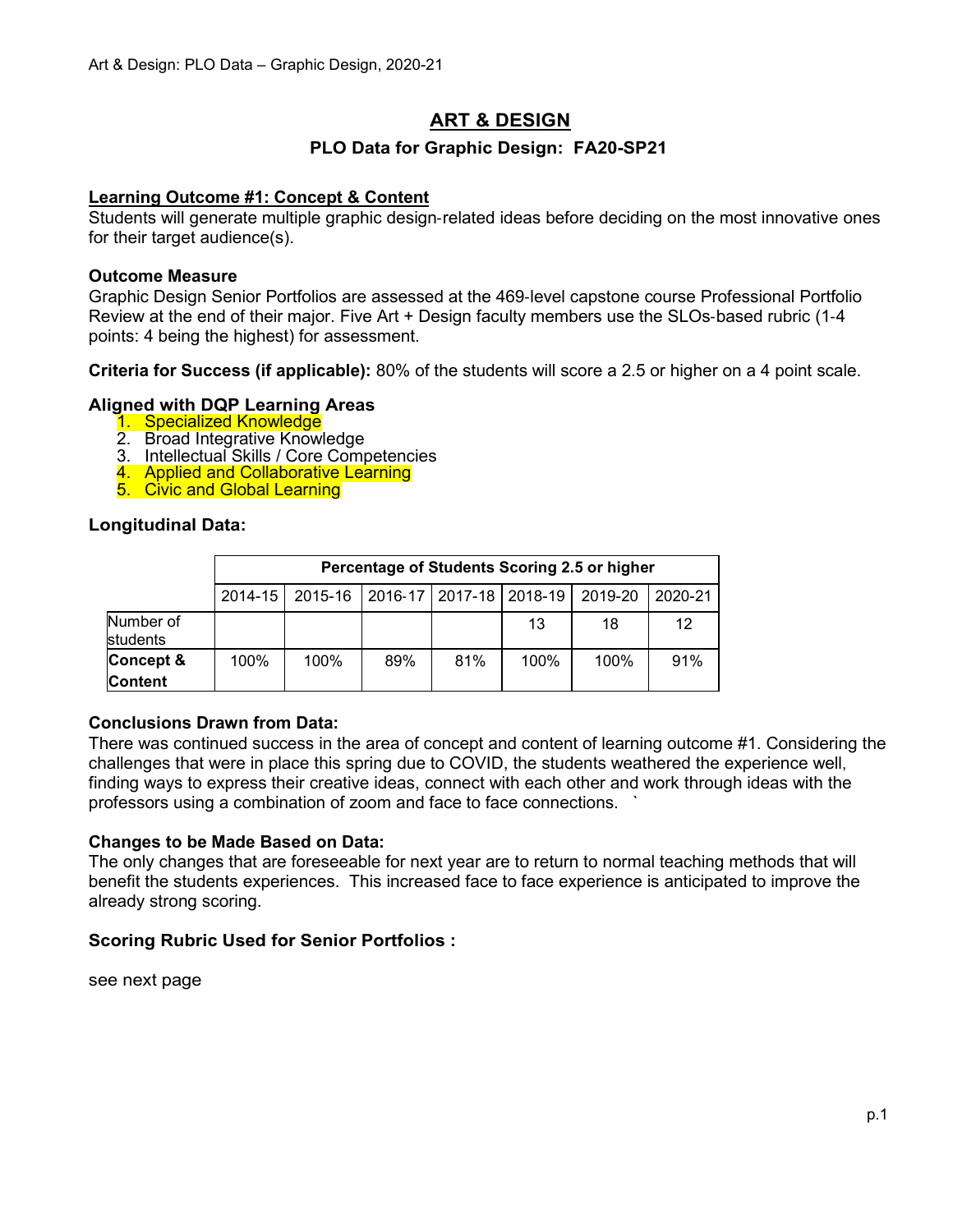|                                                | <b>Student Learning Outcomes Proficiency Levels</b>                                                                                                                            |                                                                                                                                                                                                                          |                                                                                                                                                                                                       |                                                                                                                                                                                                                           |  |  |  |  |
|------------------------------------------------|--------------------------------------------------------------------------------------------------------------------------------------------------------------------------------|--------------------------------------------------------------------------------------------------------------------------------------------------------------------------------------------------------------------------|-------------------------------------------------------------------------------------------------------------------------------------------------------------------------------------------------------|---------------------------------------------------------------------------------------------------------------------------------------------------------------------------------------------------------------------------|--|--|--|--|
|                                                | Initial 1 pts.                                                                                                                                                                 | Emerging 2 pts.                                                                                                                                                                                                          | Developed 3pts.                                                                                                                                                                                       | <b>Highly Developed 4 pts</b>                                                                                                                                                                                             |  |  |  |  |
| Content<br>$\overline{\phantom{0}}$<br>Concept | Inability to organize<br>thoughts and or<br>communicate ideas.<br>Personal research<br>lacks direction as it<br>relates to the creative<br>practice and or<br>completed works. | Needs to develop more<br>organized thoughts and<br>or an ability to<br>communicate ideas.<br>Some evidence of knew<br>knowledge is<br>developing as it relates<br>to the creative practice<br>and or completed<br>works. | Expected level of<br>organized thoughts<br>and communication<br>of ideas is evident.<br>Personal research is<br>maturing well as it<br>relates to the<br>creative practice and<br>or completed works. | Demonstrates a high<br>level of organized<br>thoughts and<br>communication of<br>ideas are well<br>articulated. Personal<br>research is expansive<br>as it relates to the<br>creative practice and<br>or completed works. |  |  |  |  |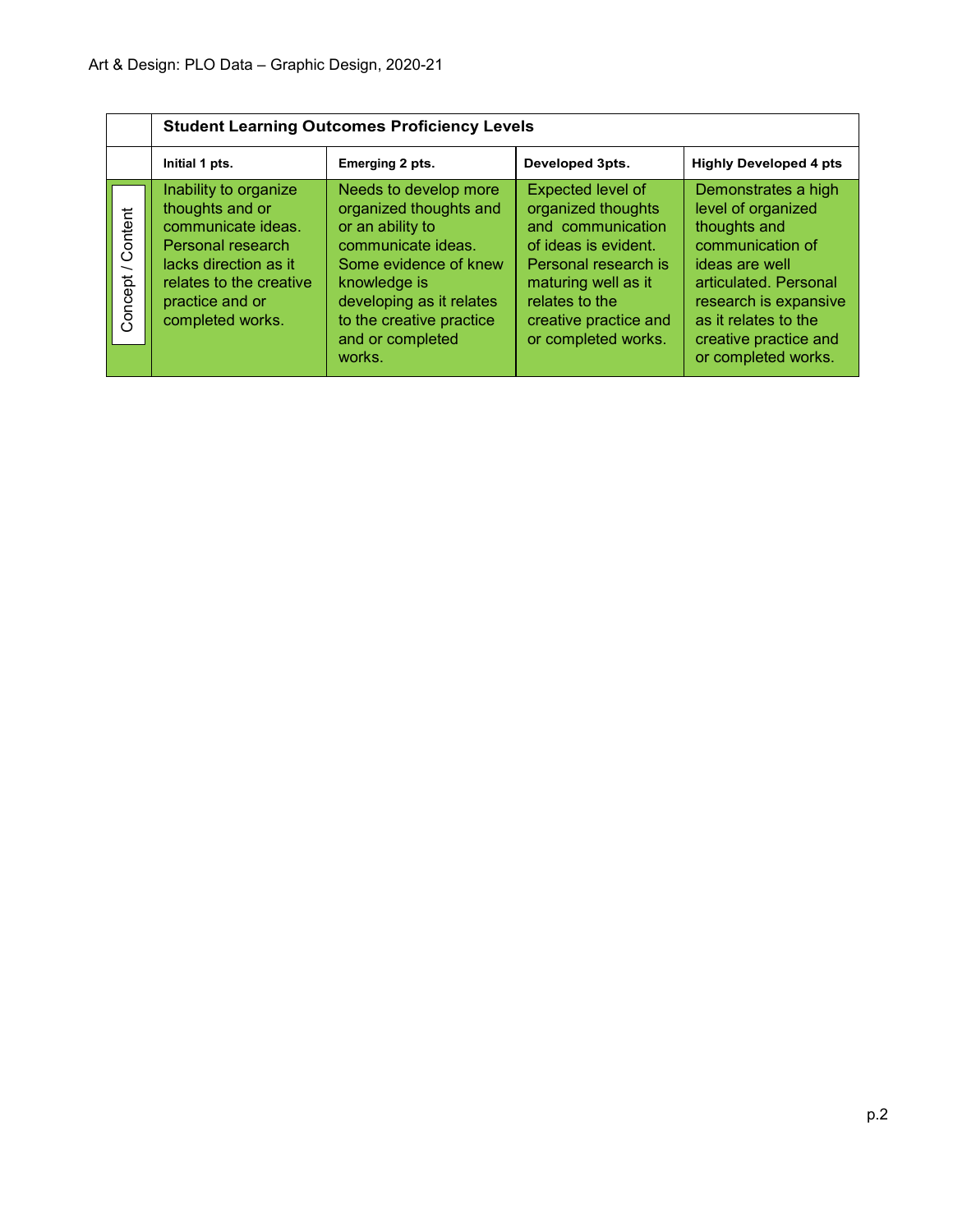### **Learning Outcome #2: Composition and Presentation**

Students will comprehend and apply the art elements and design principles in original graphic designs.

### **Outcome Measure**

Graphic Design Senior Portfolios are assessed at the 4071‐level capstone course Professional Portfolio Review at the end of their major. Art + Design faculty members use the SLOs‐based rubric (1‐4 points: 4 being the highest) for assessment.

**Criteria for Success (if applicable):** 80% of the students will score a 2.5 or higher on a 4 point scale.

### **Aligned with DQP Learning Areas**

- 1. Specialized Knowledge
- 2. Broad Integrative Knowledge
- 3. Intellectual Skills / Core Competencies
- 4. Applied and Collaborative Learning
- 5. Civic and Global Learning

### **Longitudinal Data:**

|                                      | Percentage of Students Scoring 2.5 or higher |             |                 |     |         |         |         |
|--------------------------------------|----------------------------------------------|-------------|-----------------|-----|---------|---------|---------|
|                                      | 2014-15                                      | $2015 - 16$ | 2016-17 2017-18 |     | 2018-19 | 2019-20 | 2020-21 |
| Number of<br>students                |                                              |             |                 |     | 13      | 18      | 12      |
| Composition &<br><b>Presentation</b> | 100%                                         | 93%         | 95%             | 83% | 100%    | 94%     | 83%     |

### **Conclusions Drawn from Data:**

Data collected from this years' data was just above the desired threshold. Considering the challenges that were in place this spring due to COVID, the students weathered well. For a second year in a row, we had to switch up our traditional Portfolio review Day for the students. Rather than this being a larger group experience, each student had individual appointments with professionals. This may have been an impact that lowered the success rates captured here in the review assessment.

### **Changes to be Made Based on Data:**

There will be continued efforts to maintain our level of quality in programing that was present this year in spite the restrictions that were in place due to COVID. The Department will consider the Portfolio Review Day experience and consider moving the formatting back to what is was previous to the Pandemic. This will be processed during next years' department meetings.

# **Scoring Rubric Used for Senior Portfolios:**

See next page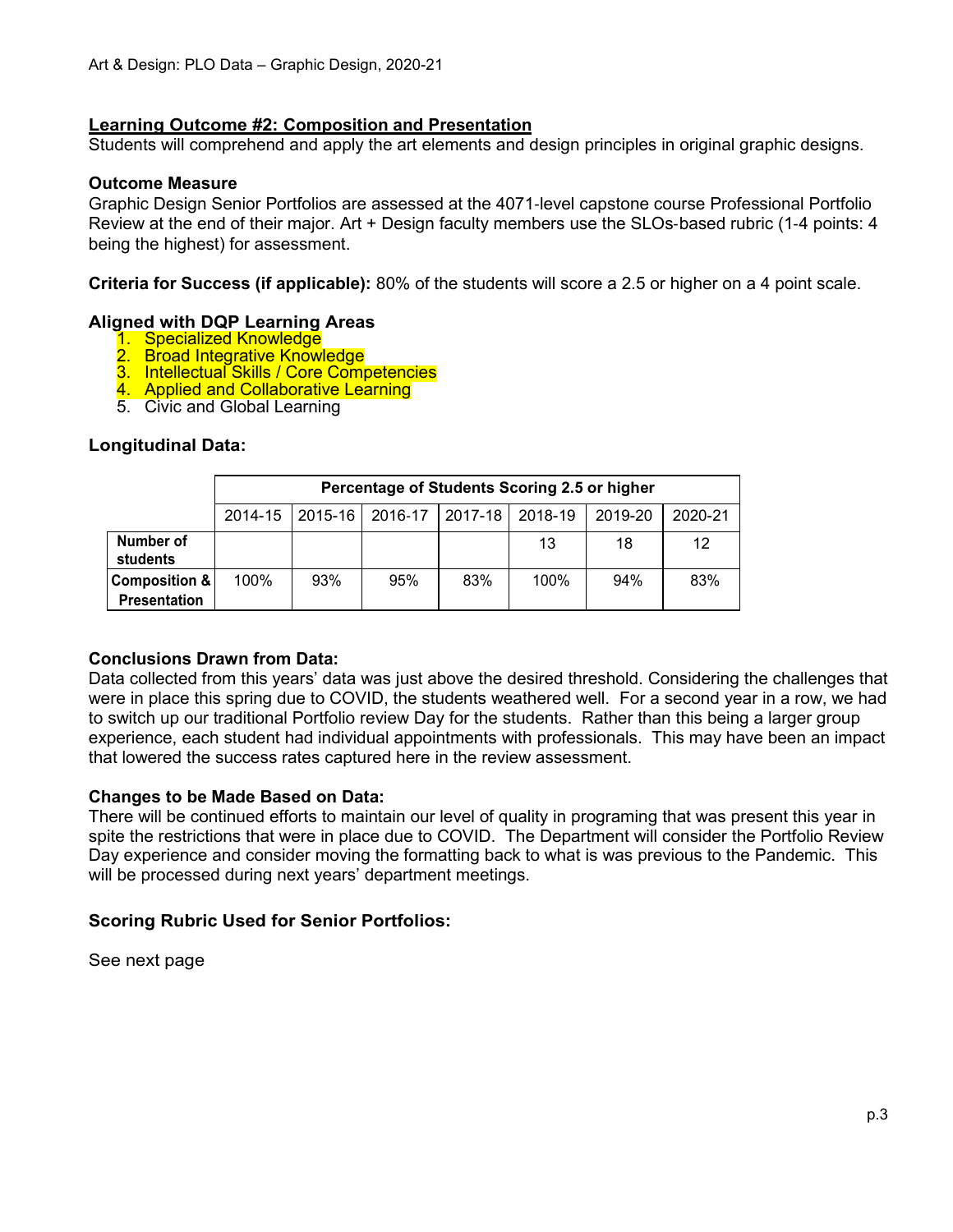|                                  | <b>Student Learning Outcomes Proficiency Levels</b>                                                                                                                                                                      |                                                                                                                                                                                                                             |                                                                                                                                                                      |                                                                                                                                                                                                         |  |  |  |  |
|----------------------------------|--------------------------------------------------------------------------------------------------------------------------------------------------------------------------------------------------------------------------|-----------------------------------------------------------------------------------------------------------------------------------------------------------------------------------------------------------------------------|----------------------------------------------------------------------------------------------------------------------------------------------------------------------|---------------------------------------------------------------------------------------------------------------------------------------------------------------------------------------------------------|--|--|--|--|
|                                  | Initial 1 pts.                                                                                                                                                                                                           | Emerging 2 pts.                                                                                                                                                                                                             | Developed 3pts.                                                                                                                                                      | <b>Highly Developed 4 pts</b>                                                                                                                                                                           |  |  |  |  |
| Presentation<br>య<br>Composition | Insufficient evidence<br>in implementing the<br>elements and<br>principles of design.<br>Basic development is<br>needed to better<br>demonstrates an<br>understanding of<br>application between<br>process and material. | Some evidence of<br>implementing the<br>elements and principles<br>of design are present.<br>More development is<br>needed to better<br>demonstrates an<br>understanding of<br>application between<br>process and material. | Satisfactory use of<br>of the elements and<br>principles of design.<br>Work demonstrates<br>an understanding<br>and application<br>between process<br>and materials. | <b>Effective and</b><br>intentional use of the<br>elements and<br>principles of design.<br>Work demonstrates<br>a sophisticated<br>understanding and<br>application between<br>process and<br>material. |  |  |  |  |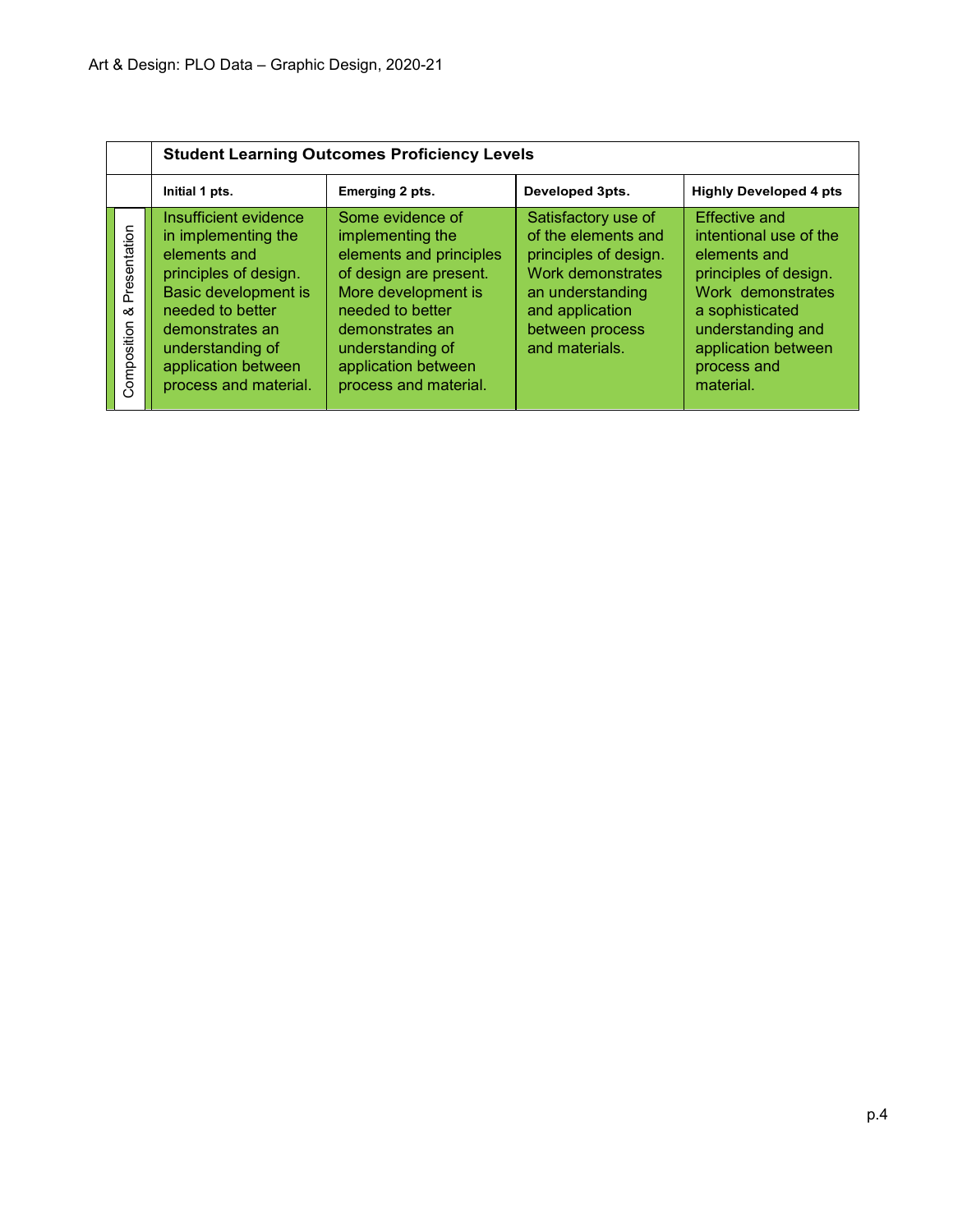### **Learning Outcome #3: Effort**

Students will demonstrate risk, time, and commitment to successfully complete a graphic design portfolio of their work.

### **Outcome Measure**

Graphic Design Senior Portfolios are assessed at the 4069‐level capstone course Professional Portfolio Review at the end of their major. Five Art + Design faculty members use the SLOs‐ based rubric (1‐4 points: 4 being the highest) for assessment.

**Criteria for Success (if applicable):** 80% of the students will score a 2.5 or higher on a 4 point scale.

### **Aligned with DQP Learning Areas**

- 1. Specialized Knowledge
- 2. Broad Integrative Knowledge
- 3. Intellectual Skills / Core Competencies
- 4. Applied and Collaborative Learning
- 5. Civic and Global Learning

### **Longitudinal Data:**

|           | Percentage of Students Scoring 2.5 or higher |         |         |                 |      |         |         |
|-----------|----------------------------------------------|---------|---------|-----------------|------|---------|---------|
|           | 2014-15                                      | 2015-16 | 2016-17 | 2017-18 2018-19 |      | 2019-20 | 2020-21 |
| Number of |                                              |         |         |                 | 13   | 18      | 12      |
| students  |                                              |         |         |                 |      |         |         |
| Effort    | 92%                                          | 93%     | 89%     | 85%             | 100% |         | 83%     |

# **Conclusions Drawn from Data:**

Data collected from this years' assessment review was just above the desired threshold. Considering the challenges that were in place this spring due to COVID, the students weathered well. One comment that was mentioned by multiple reviewers was that students were more tired and stretched which may have impacted students efforts.

### **Changes to be Made Based on Data:**

The only changes that are foreseeable for next year are to return to normal teaching methods that will benefit the students experiences. This increased face to face experience is anticipated to improve the already strong scoring.

### **Scoring Rubric Used for Senior Portfolios:** (next page)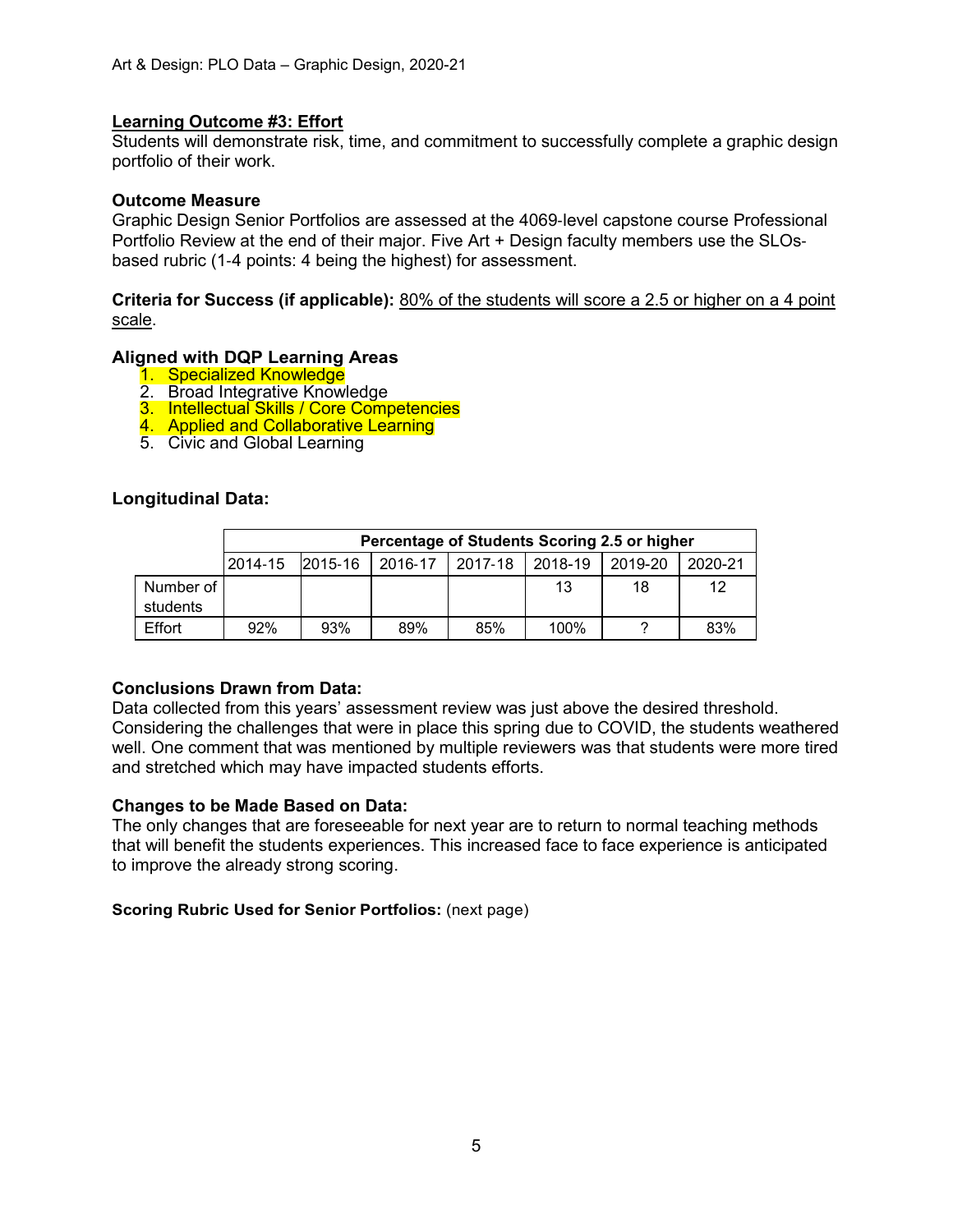|        | <b>Student Learning Outcomes Proficiency Levels</b>                                                                                                                                    |                                                                                                                           |                                                                                                                                                                                   |                                                                                                                                                                              |  |  |  |
|--------|----------------------------------------------------------------------------------------------------------------------------------------------------------------------------------------|---------------------------------------------------------------------------------------------------------------------------|-----------------------------------------------------------------------------------------------------------------------------------------------------------------------------------|------------------------------------------------------------------------------------------------------------------------------------------------------------------------------|--|--|--|
|        | Initial 1 pts.                                                                                                                                                                         | Emerging 2 pts.                                                                                                           | Developed 3pts.                                                                                                                                                                   | <b>Highly Developed 4 pts</b>                                                                                                                                                |  |  |  |
| Effort | Little to no time or<br>energy given. Attitude<br>demonstrates a lack<br>of care or personal<br>commitment and<br>results of work<br>demonstrate lack of<br>care and or<br>incomplete. | Some energy, time and<br>care were<br>demonstrated however<br>there is room for<br>improvement on level of<br>commitment. | Acceptable level of<br>time and energy<br>demonstrated.<br><b>Expectation met on</b><br>time commitment<br>and level of energy<br>applied to learning<br>and creative<br>process. | <b>Rigorous and Self -</b><br>initiated commitment<br>to the creative<br>process. Full<br>engagement and<br>enthusiasm applied<br>toward work and<br>classroom<br>community. |  |  |  |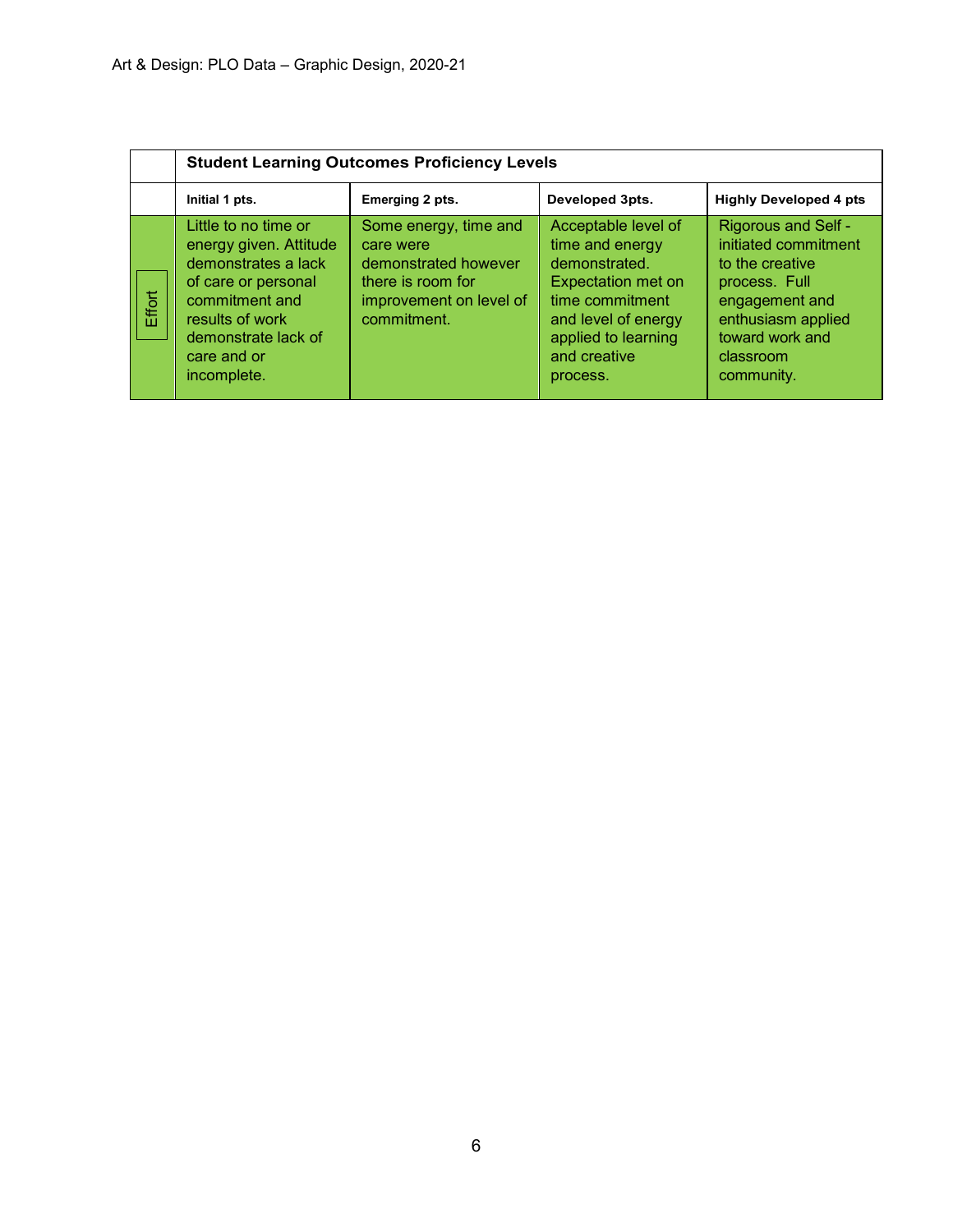### **Learning Outcome #4: Craftsmanship**

Students will demonstrate competencies in the use of design technologies and materials.

#### **Outcome Measure**

*Graphic Design Senior Portfolios* are assessed at the 469‐level capstone course ProfessionalPortfolio Review at the end of their major. Five Art + Design faculty members use theSLOs‐based rubric (1‐4 points: 4 being the highest) for assessment.

**Criteria for Success (if applicable):** 80% of the students will score a 2.5 or higher on a 4 point scale.

### **Aligned with DQP Learning Areas**

- 1. Specialized Knowledge
- 2. Broad Integrative Knowledge
- 3. Intellectual Skills / Core Competencies
- 4. Applied and Collaborative Learning
- 5. Civic and Global Learning

### **Longitudinal Data:**

|                       | Percentage of Students Scoring 2.5 or higher |         |         |         |         |         |         |
|-----------------------|----------------------------------------------|---------|---------|---------|---------|---------|---------|
|                       | 2014-15                                      | 2015-16 | 2016-17 | 2017-18 | 2018-19 | 2019-20 | 2020-21 |
| Number of<br>students |                                              |         |         |         | 13      | 18      | 12      |
| Craftsmanship         | 100%                                         | 100%    | 95%     | 83%     | 100%    | $100\%$ | 100%    |

### **Conclusions Drawn from Data:**

There was continued success in the area of Craftsmanship, learning outcome #4. Considering the challenges that were in place this spring due to COVID, the students weathered the experience well, finding ways to express their creative ideas, connect with each other and work through ideas with the professors using a combination of zoom and face to face connections. This area of the Portfolio Review had the highest level of scoring from the 5 areas. This suggests that students are learning the importance and value craftsmanship has on their creative practice as designers.`

### **Changes to be Made Based on Data:**

The only changes that are foreseeable for next year are to return to normal teaching methods that will benefit the students experiences. This increased face to face experience is anticipated to improve the already strong scoring.

# **Scoring Rubric Used for Senior Portfolios:**

See next page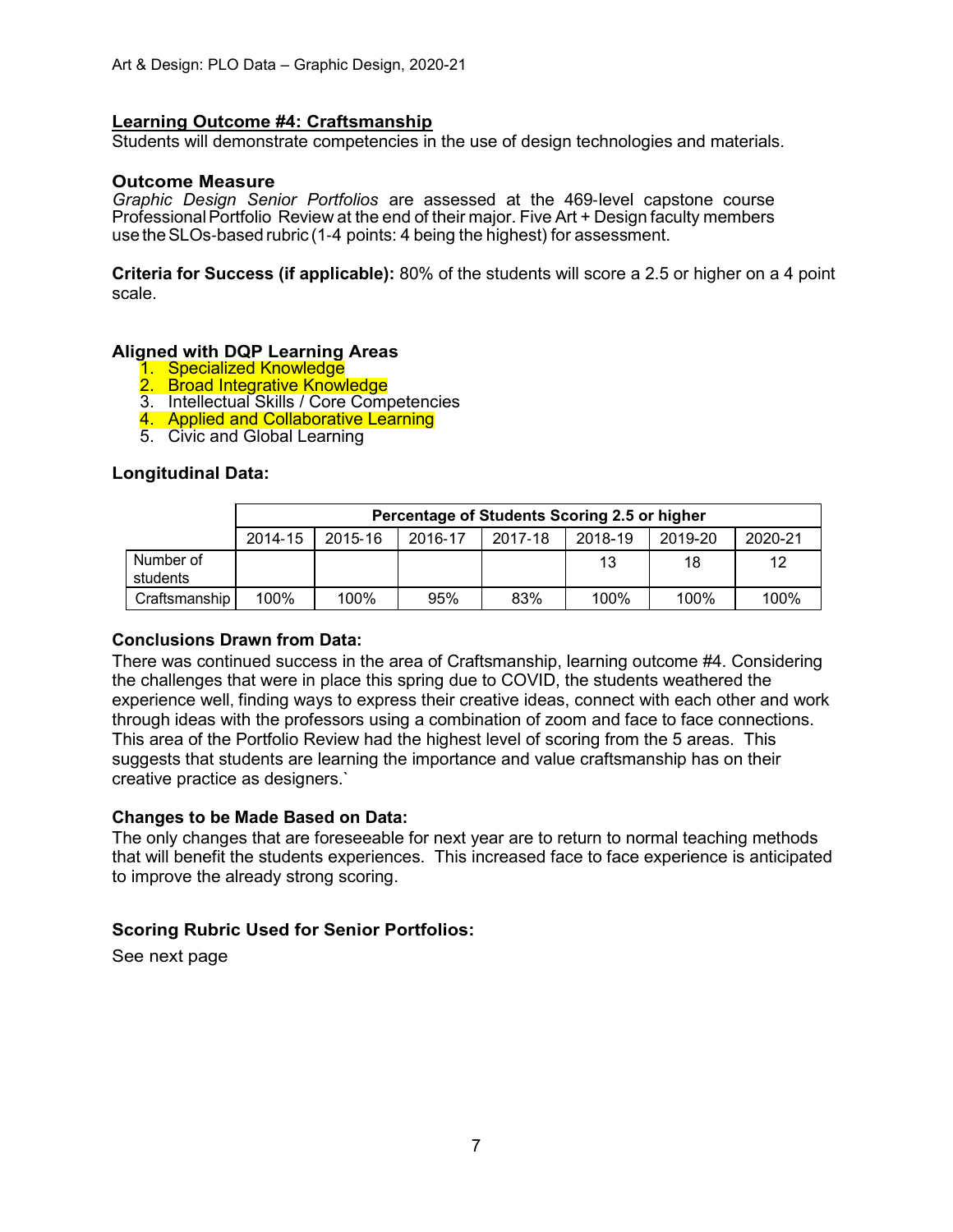|               | <b>Student Learning Outcomes Proficiency Levels</b>                                                                                                      |                                                                                                                                                            |                                                                                                                                            |                                                                                                                                                              |  |  |  |
|---------------|----------------------------------------------------------------------------------------------------------------------------------------------------------|------------------------------------------------------------------------------------------------------------------------------------------------------------|--------------------------------------------------------------------------------------------------------------------------------------------|--------------------------------------------------------------------------------------------------------------------------------------------------------------|--|--|--|
|               | Initial 1 pts.                                                                                                                                           | Emerging 2 pts.                                                                                                                                            | Developed 3pts.                                                                                                                            | <b>Highly Developed 4 pts</b>                                                                                                                                |  |  |  |
| Craftsmanship | Little to no evidence<br>of proper application<br>between tools and<br>materials. Lacking<br>attention and time<br>commitment to<br>learning techniques. | Inconsistent evidence<br>of proper application<br>between tools and<br>materials. Minimal time<br>and attention given<br>toward development<br>techniques. | Meets expectation of<br>application between<br>tools and materials.<br>Quality of work<br>shows evidence of<br>care and<br>intentionality. | <b>Effective and</b><br>intentional application<br>between tools and<br>materials, Work<br>demonstrates a<br>sophisticated level of<br>skill and techniques. |  |  |  |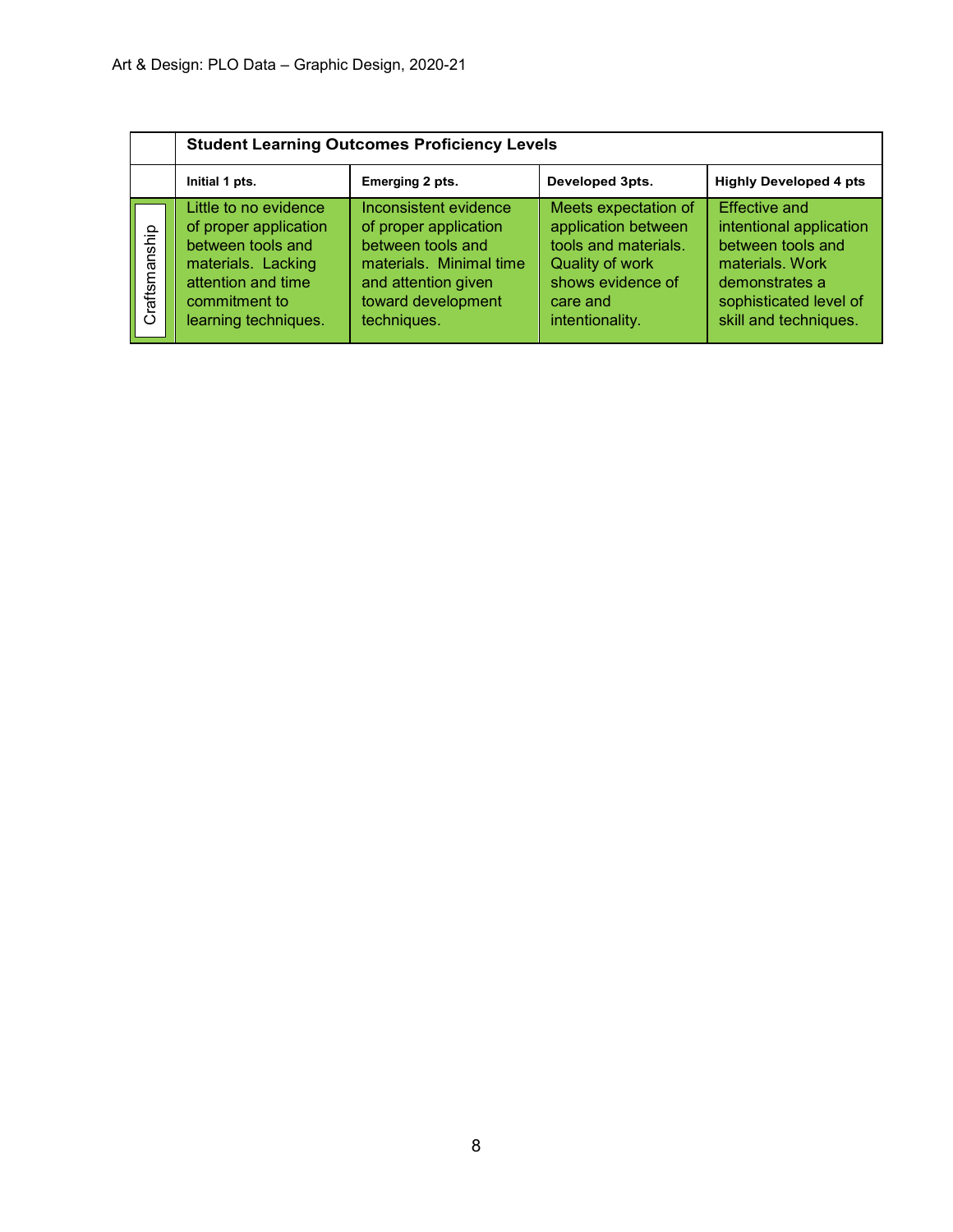# **Learning Outcome #5: Written Communication**

Students will be able to write about their design strategies, problem solving, aesthetic choices, and contemporary designs.

#### **Outcome Measure:**

PLNU Art and Design faculty members assesses students' written text in their Senior Graphic Design Portfolios from the capstone course: Art 471 – Senior Graphic Design Portfolio Review. Using a SLOs-based rubric (1-4 points: 4 being the highest), each student's Portfolio writing is scored by the faculty members. Scores are currently based on Department's generic writing rubric.

### **Criteria for Success (if applicable):**

80% of students produce work of "developed" quality or higher on signature assignments.

### **Aligned with DQP Learning Areas**

- 1. Specialized Knowledge
- 2. Broad Integrative Knowledge
- 3. Intellectual Skills / Core Competencies
- 4. Applied and Collaborative Learning
- 5. Civic and Global Learning

#### **Longitudinal Data:**

|                             | Percentage of Students Scoring 2.5 or higher |           |         |         |         |         |         |
|-----------------------------|----------------------------------------------|-----------|---------|---------|---------|---------|---------|
|                             | 2014-15                                      | 2015-16   | 2016-17 | 2017-18 | 2018-19 | 2019-20 | 2020-21 |
| Number of<br>students       |                                              |           |         |         | 13      | 18      | 12      |
| Content &<br>Writing Skills | ΝA                                           | <b>NA</b> | 84%     | N/A     | 100%    | 100%    | 85%     |

### **Conclusions Drawn from Data**:

Working with the Lead design professor, we were able to use the new rubric (see below) to calculate our scoring. Based on the data, we are above our target criteria for success. Not sure how much this score was impacted by the limitations that COVID placed on the learning experience. In spite of these challenges, students were able to achieve a developed level of success.

### **Changes to be Made Based on Data:**

This year was the first year we were able to use the updated *Writing / Resume & Statements* rubric. Based on how well the rubric worked for capturing this data we will use it again next year. In addition, We will be able to include our newly hired design faculty member to this assessment category.